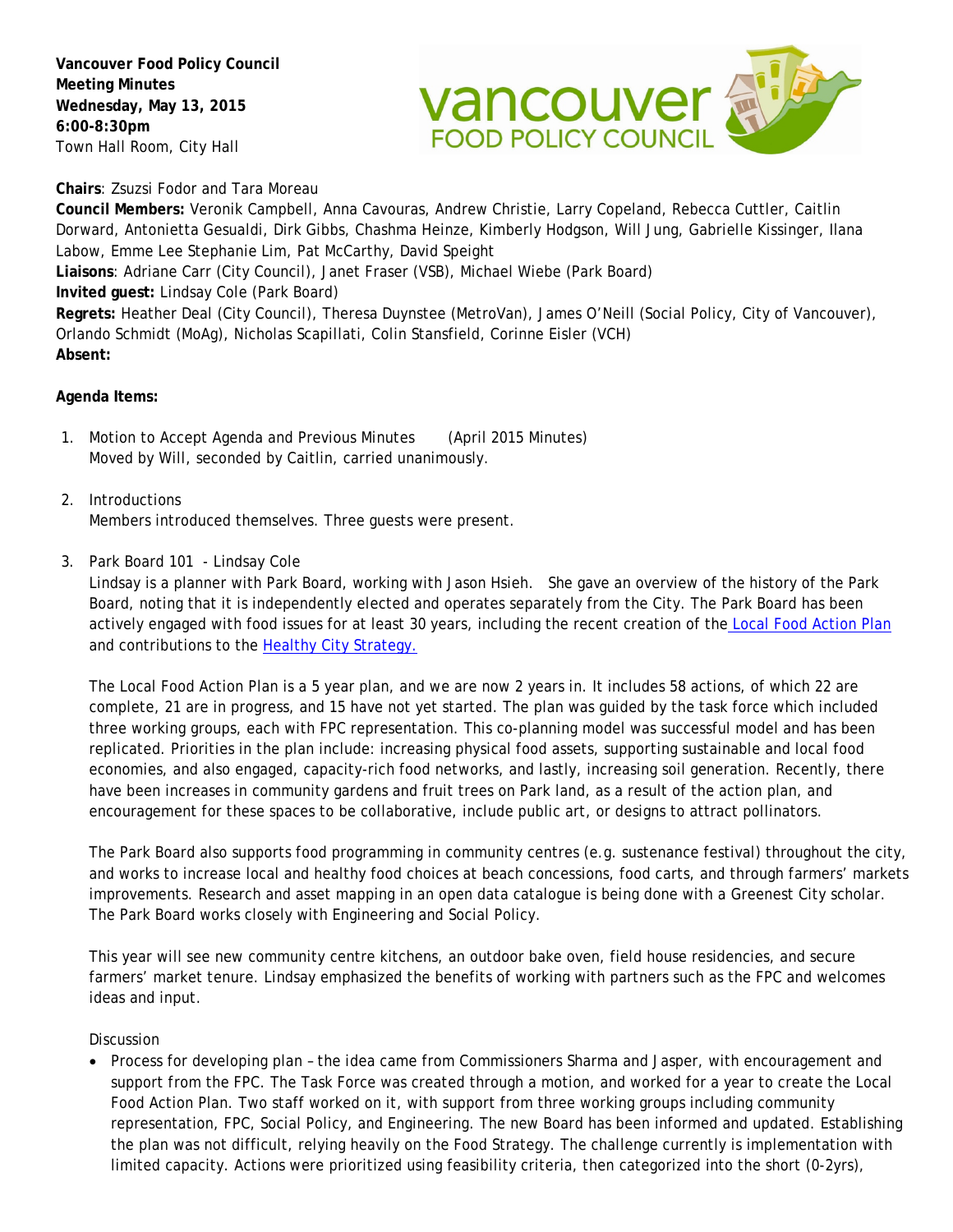medium (3-5yrs) and long (5+yrs) term actions.

- Work with City departments the PB works with Engineering on community gardens, and also plan budgets collaboratively with Social Policy. For community gardens, a request for Expressions of Interest is released in August and evaluated collectively.
- Role of FPC individual members could support specific actions. A meeting with the new Board was suggested. Park Board motions pertaining to food could have FPC input or support. Community centres have untapped potential and could be an area of focus. It was clarified that while the FPC has a formal role to advise City Council, that the Terms of Reference include working with other levels of government, including other entities, that play a role in improving the food system.
- Public Engagement there may be funding available to support this, working with other advisory committees, potentially through community centres. The City's budget process will start soon with consultation over the summer. Requests from advisory bodies that would like resources set aside should come by June.
- Community Centres some challenges for implementation include the need for more staff, better connections to food programming, or not having been previously involved in food issues. It is important to cultivate relationships with specific centres to do an analysis of needs.
- Community Gardens Expressions of Interest from community groups are jointly evaluated. Support for design, site preparation, and water access is available, but not for operational aspects. The Park Board does not get involved in the governance of gardens. At one point, there was a network of community gardens, but it is no longer active.
- Procurement while having local food in concessions will continue, it is unclear if it will be expanded. Challenges include obtaining a steady supply of reliable products at an acceptable price. The Park Board has contracts with operators, but supplies the food. Ideas are welcome. Cafeterias have the potential to provide a powerful economic base for the local food system. There is opportunity for procurement of local beverages with the end of the Coca Cola contract in November. The tender will be released in approximately one year. The FPC could provide input. There was a network of buyers from large public institutions but seems to have fizzled out. James may have looked into procurement. It was suggested that other cities with successful initiatives could be contacted.
- Next Steps **A meeting will be convened to follow up on how to work together to move issues forward** (Emme, Kim, Pat, Stephanie, Antoinneta, Will, Janet, Caitlin, David, Chashma, Zsuzsi)

## 4. VFPC Admin

a. Google group

Invitations to the Google group have been sent; some members have not yet accepted. **Members are encouraged to sign up for better communication.** 

## b. Gordon Neighbourhood House request

The FPC has been asked to sign on to a project proposal as partners, with a deadline the next day. The partnership would entail hosting food advocates from the Gordon Neighbourhood House annually to listen to food justice issues from the west end as part of a larger plan with the Greater Vancouver Food Bank on the Food Hub project. Specifically, users of the emergency food program would be trained to listen to other users' experiences and be hired by GNH to collectively discuss and determine a list of priorities for the community, in an effort to changing circumstances. While the FPC is supportive of the proposal in principle, it would aim to incorporate a broader representation from the community, perhaps in a 'day of dialogue' or inviting different groups to each meeting, or taking the meetings into the community. It was noted that this would align well with the Engaged City Task Force.

There has not been a formal process to date outlining how FPC can support such requests and concerns were expressed that the lack of clarity creates inequality for other community groups. Members would have liked to have seen the proposal in advance to have a clearer understanding of the project and the commitment. After much discussion, due to the lack of clarity on the proposal, the FPC concluded that it is not comfortable being listed as a formal partner, but actively supports the objectives of the proposal and will work with the Gordon Neighbourhood House and other partners.

c. Past and future events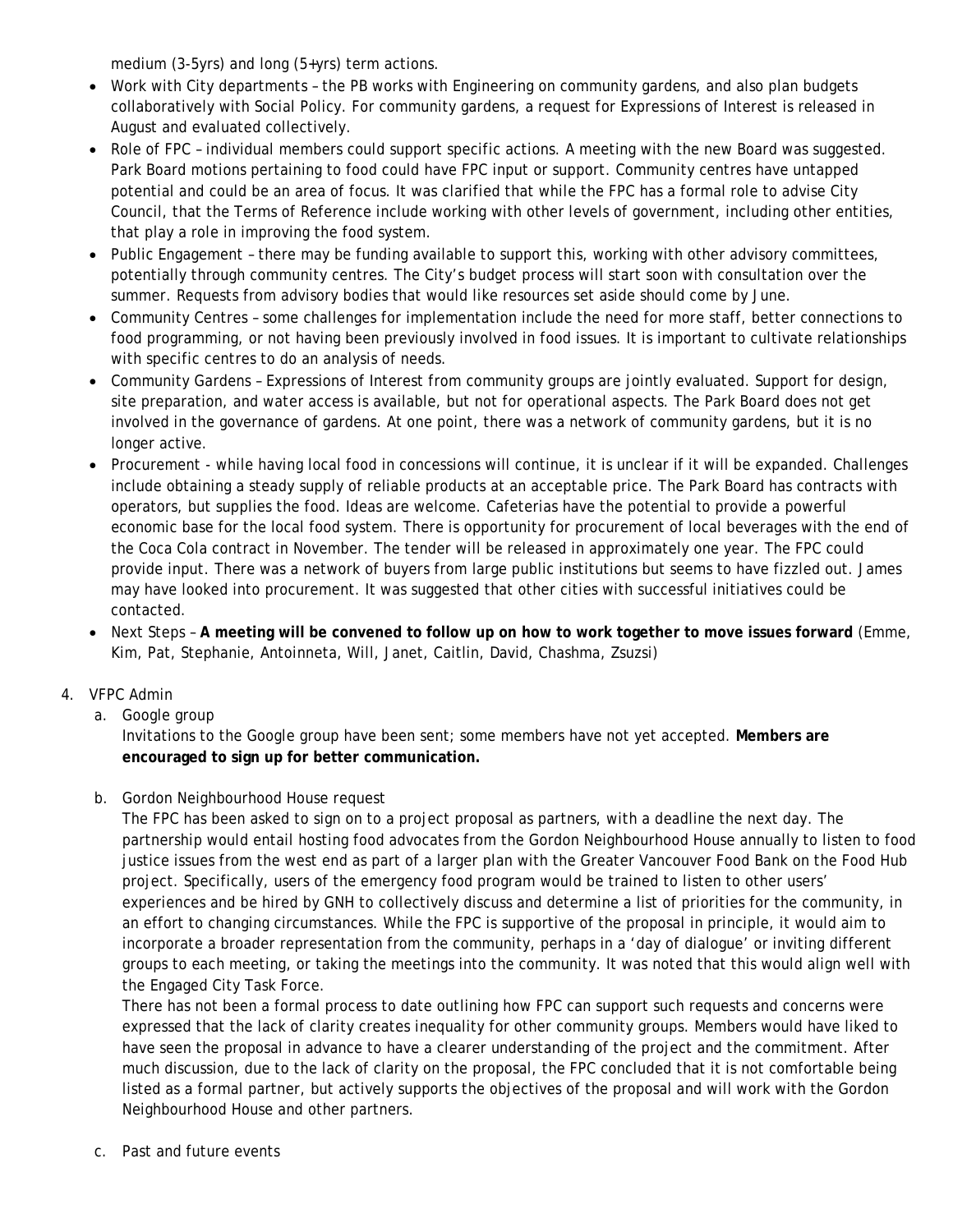Tabled until future meeting.

d. VFPC volunteer time commitment

Members were asked to estimate their availability in how many hours per month to give a sense of the potential capacity of the group.

# 5. VFPC Roles and Responsibilities

a. Break out groups into food system present back on the top 3 issues

What policy tools are at our disposal? Kim provided an overview of the types of Policies and what it means for the FPC. The Cities Terms of Reference indicate that advisory groups both raise new issues from the community and respond to existing ones by providing advice on specific policy issues but also stakeholder consultation issues. Existing food issues include the Food Strategy, and examples of emerging ones are the False Creek Flats, Urban Agriculture regulations, and Neighbourhood Food Networks. A 'Food Policy Council Toolbox' was presented with several options for actions.

Members were then tasked with listing the food policy issue they are most passionate about, and identifying the networks that they can be effective.

The following food policy passions were identified:

- Climate change
- Children and food
- Making sure that food, social & environmental solution are economically sound
- Zero waste food service and restaurants
- Small food business support and development
- Urban/regional food system
- Food access as an income inequality issue
- Sanctuary City movement
- Raise the Rates! Income, cost of living, food access as part of broader intersecting policies
- Diversity in representation in food policy leadership/policy cornerstones (race and class)
- Meaningful active engagement of public in policy making process
- Food access equity

The following networks were identified:

- Food industry networking
- Procurement (local)
- Global food research organizations + national levels + global commodity sustainability companies, investors, etc.
- Grassroots E-NGOs
- UBC
- Neighbourhood food networks
- Government
- Vancouver School Board
- DTES food providers and community
- Food policy is a fairy tale we're talking about economic policy when we talk about food policy!
- Covering the city with small-scale public access food gardens
- Move from charitable reliance to right to food
- Rethinking school food + kids access to nutrition
- Bridge the gap between GCAP goals and regulations may get in the way of implementation
- Disaster preparedness.
- Defining what food security really means
- Reduction of food waste
- Climate change adaptation & mitigation + quality local, affordable food
- Improve COV public consultation process transparent + equitable
- Local food contracts w/city, schools, cafeteria, park board
- Access of food homeless
- Academics: social work
- UN FAO
- Local government across North America
- Renfrew-Collingwood Neighbourhood
- Neighbourhood food network working group
- Academia
- Political
- Small food business
- Academic
- West End seniors
- DTES